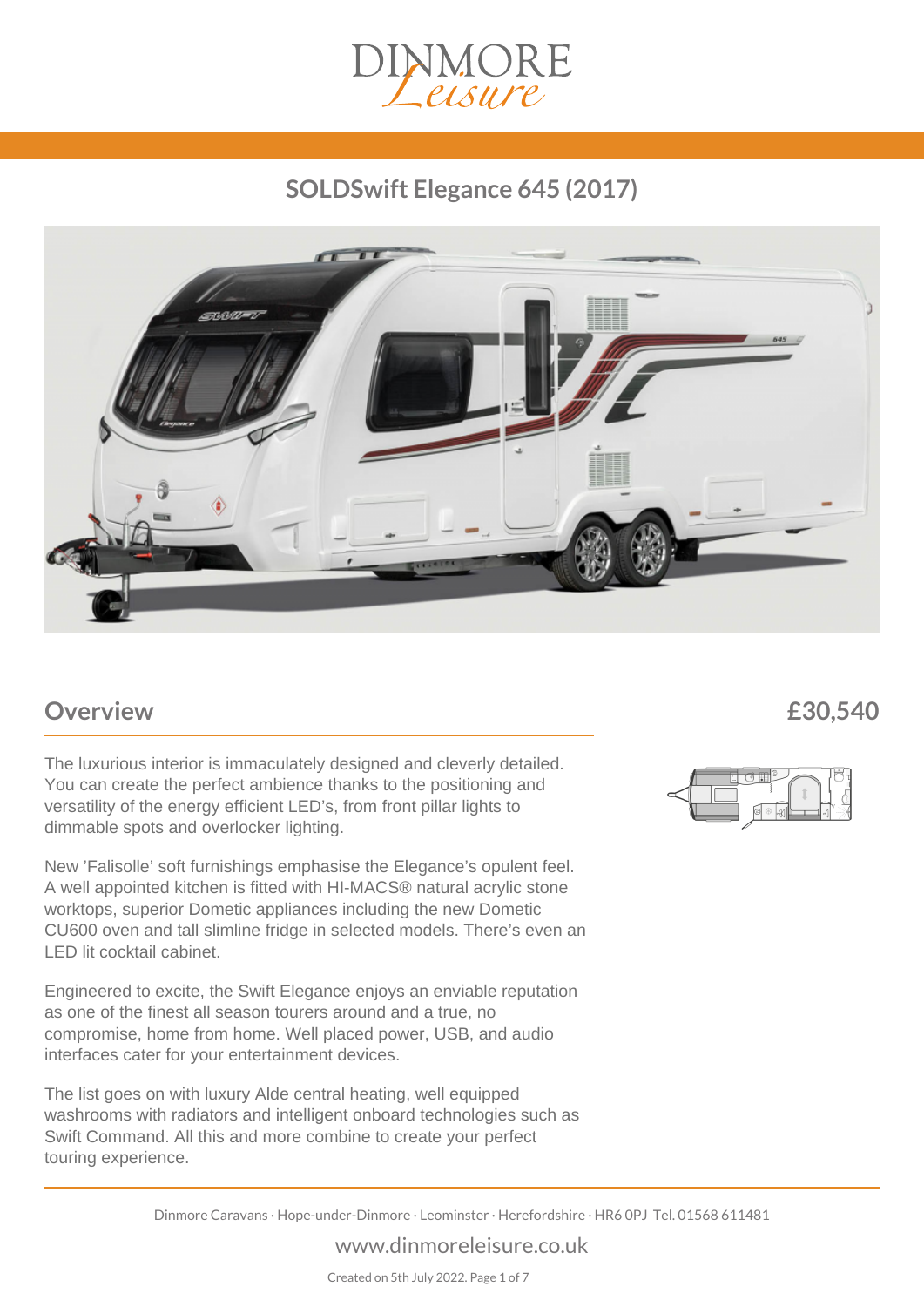

## *Specifications*

| Make                          | Swift              |
|-------------------------------|--------------------|
| Model                         | Elegance 645       |
| Internal Length               | 6.38m / 20'11''    |
| External Length               | 7.94m / 26'1"      |
| Width                         | 2.26m / 7'5"       |
| Unladen Weight                | 1700kg             |
| <b>MTPLM</b>                  | 1900 <sub>kg</sub> |
| <b>Awning Size</b>            | 1041cm             |
| Warranty Internal/External    | 3 yrs / 10 yrs     |
| <b>Dealer Delivery Charge</b> | £545               |

## *Exterior Features*

- *European Whole Vehicle Type Approval ensures compliance with strict weight, dimension and safety regulations*
- *EN1645 Grade 3 classification for heating and thermal insulation*
- *Overall body width 2.26m/7'5"*
- *AL-KO galvanised steel chassis with Euro-axle*
- *SMART HT construction Totally timberless bodyshell with patent pending elements and Hi-Tech components*
- *Patent pending 5 layer composite floor*
- *Patent pending aluminium and SRIM corner jointing system*
- *Patented cold bridge located within the aluminium side framing to prevent condensation*
- *Unique highly aerodynamic exterior bodyshell*
- *Curved GRP front panel with large sunroof and LED front marker lights*
- *Wide access gas locker door with single lever three point locking*
- *Curved rear panel with exclusive LED light clusters new LED high level marker and brake light which provide better visibility in poor weather*
- *New rear view camera*
- *External shower point*
- *Flush fitting streamlined awning channel*
- *Flush fitting one piece exterior door with magnetic stay, window and internal bin*
- *Chrome plated two part grab handles to front and rear*
- *Stylish graphics scheme*
- *External service doors (access under nearside front bed and fixed beds)*

*Dinmore Caravans · Hope-under-Dinmore · Leominster · Herefordshire · HR6 0PJ Tel. 01568 611481*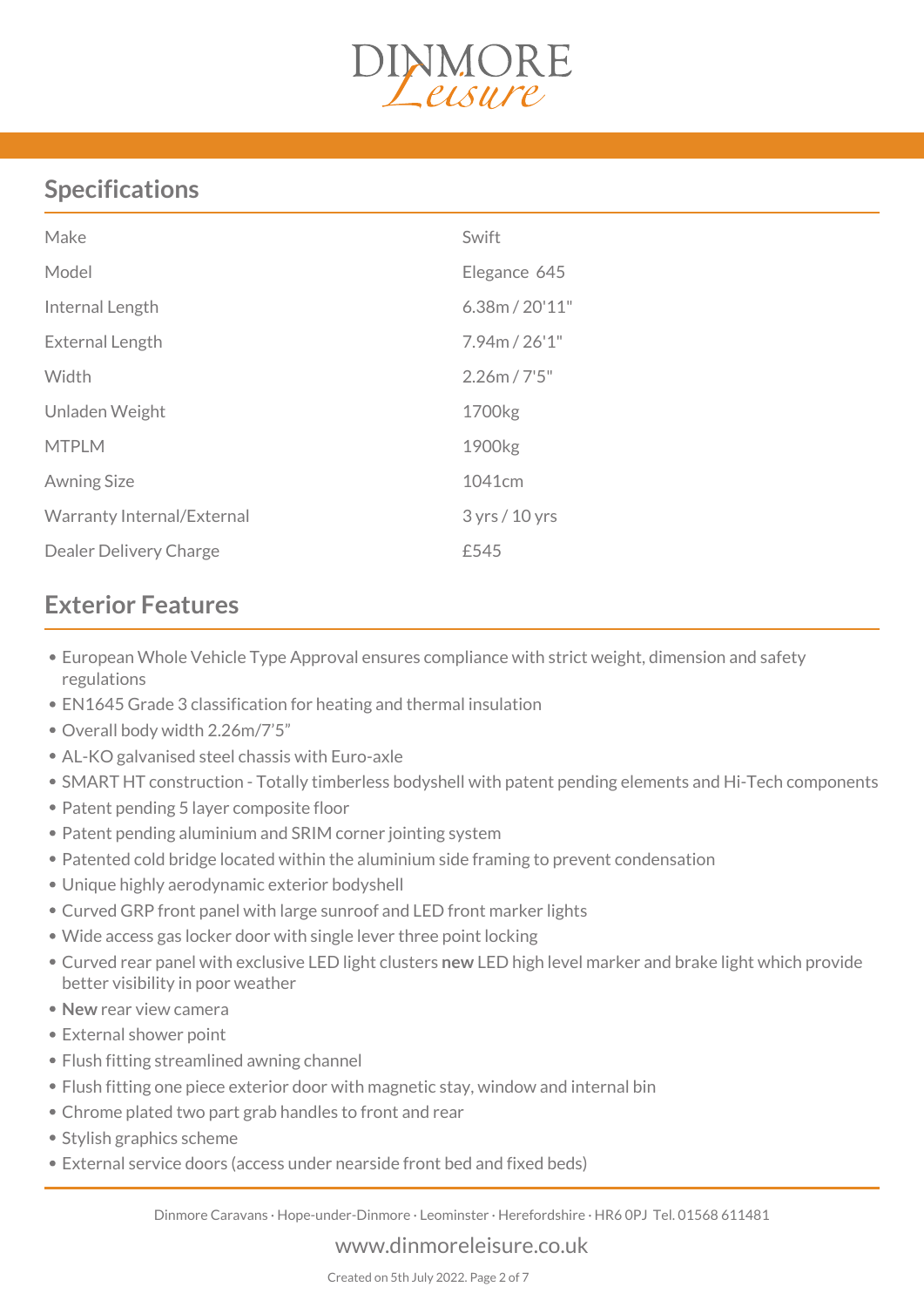- *Surface mounted impact resistant skirt system*
- *Wheel arches insulated with high density foam to prevent cold spots in storage areas*
- *Heavy duty corner steadies*
- *Exclusive LED rear light clusters, new LED high level marker and brake light which provide better visibility in poor weather*
- *LED side marker running lights*
- *AL-KO Euro overrun device with two-way assisted handbrake*
- *'Scorpion' alloy wheels*
- *Spare wheel on underslung carrier*
- *AL-KO side-mounted jack*
- *Higher tyre rating a load margin is included in the tyre specifications*
- *Shock absorbers for a smoother towing experience*
- *Semi-recessed body colour awning rail both sides*
- *Graphite step-on hitch cover for easy cleaning of front windows*
- *13-pin 'Jaeger' 12V car connector*
- *New AL-KO carabiner breakaway cable*
- *Bulkhead mounted regulator suitable for use with either propane or butane bottles*
- *Flusher fitting fully double-glazed opening windows (no single-glazed cold areas)*
- *LED awning light*
- *BBQ point*
- *Stylish graphics scheme*
- *External 230V socket*
- *Key fob control to LED awning light*
- *Exterior one-piece door with, interior moulded liner, chrome handle with improved operation, window with blind and bin*
- *Exterior access battery box with mains electric inlet (battery not included)*
- *Aerial point in battery box for portable satellite dish connection*
- *Entrance step*

*Fixing bars for optional Thule rear mounted two cycle rack*

### *Interior Features*

- *1.95m (6'5") headroom*
- *Panoramic front sunroof*
- *New 'Fallisolle' soft furnishing scheme*
- *Additional background lighting to panoramic sunroof and front 'A' pillars*
- *Luxury curtains with full width fabric on all side and centre front windows complemented by fabric covered*

*Dinmore Caravans · Hope-under-Dinmore · Leominster · Herefordshire · HR6 0PJ Tel. 01568 611481*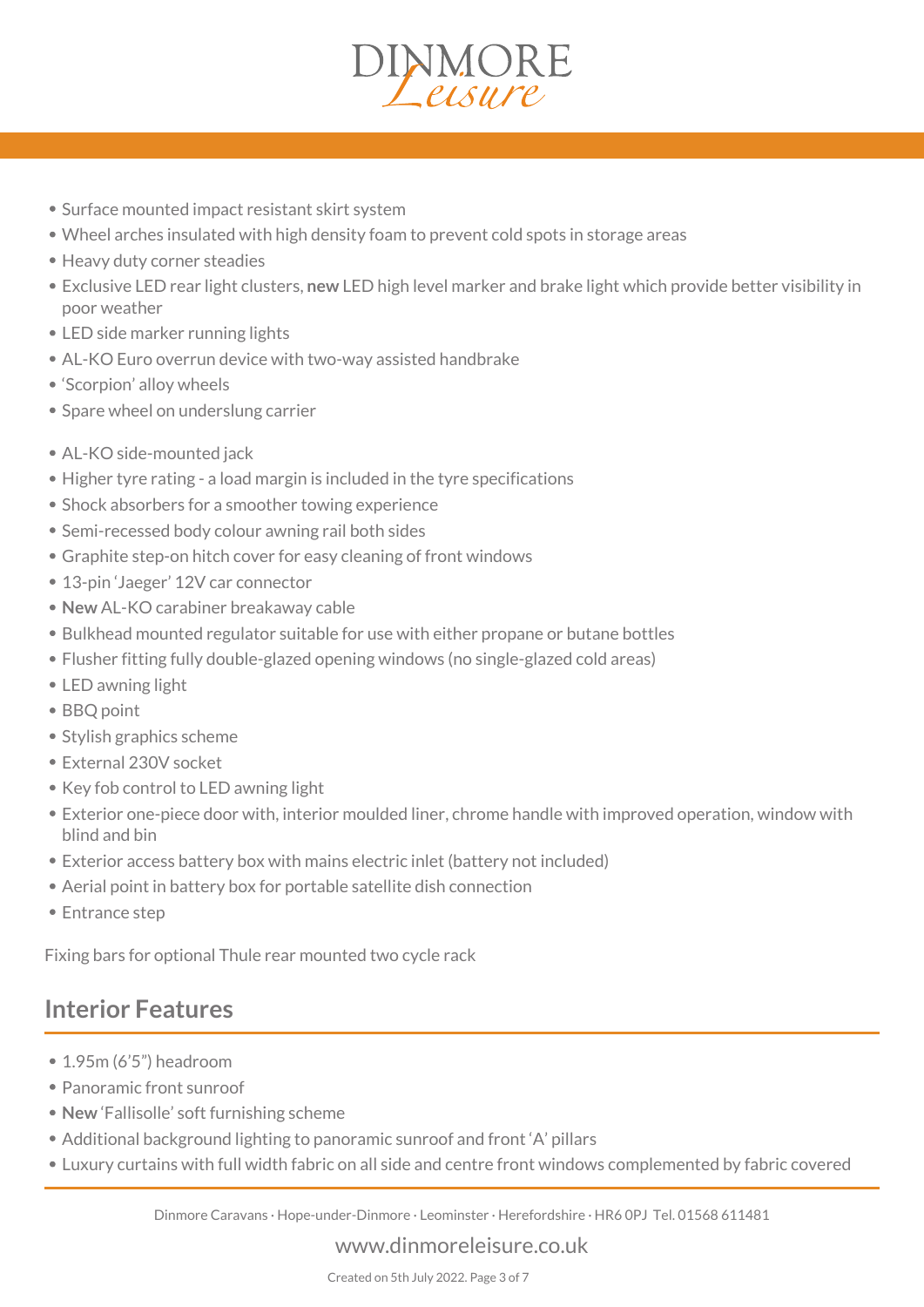#### *wall pads*

- *Curved upper locker doors in high gloss 'Aralie Sen' woodgrain with gloss Smoked Oak effect inlay*
- *Matt white doors to kitchen area*
- *Gloss finish to front chest of drawers*
- *Positive overhead locker catches for secure storage on the move*
- *Soft close hinges to specific lower doors with positive catches for secure storage*
- *Lightweight, strong composite furniture construction*
- *Overhead locker doors with injection moulded space frame construction*
- *Integrated locker coving system throughout to carry cable routings*
- *Cocktail cabinet with glass and bottle holders, mirror and LED lighting*
- *Chrome effect handles, sockets and switches*
- *Two scatter cushions and two bolsters*
- *Twin curtain track for improved hanging and ease of use*
- *Increased internal space offers long front beds with bolster cushions that remain in place and double as headboard (except 'L' lounge 630 model)*
- *Wider panoramic front sunroof*
- *Thermoformed seat and backrest ventilation boards with bevelled back for better cushion angle and heating performance*
- *Cast foam bedding for improved comfort and durability*
- *Fixed bolsters either side of front chest with integrated rear heating vents (except 'L' lounge 630 model)*
- *High quality luxury 58oz carpet laid in sections for easy removability*
- *'French Oak' effect, high impact, scratch resistant floor lino*
- *Beech slat seat and bed bases with sprung hinged tops for extra comfort and easy access*
- *Seat bases with spaceframe construction, full front access and space for larger items*
- *Bed make-up system with slats retained on track (Mid bed uses the table)*
- *Deep fully padded headboard to fixed bed*
- *Fabric covered vent boards adjoining fixed beds*
- *Exclusive Duvalay Duvalite mattress with lightweight memory fibre technology hypoallergenic, excellent pressure relief, dustmite resistant and 100% recyclable (fixed bed models only)*
- *Fixed beds with aluminium bed frames to maximise strength and storage space*
- *Access flaps in fixed bed surrounds and day seat ends*
- *Areas under beds and seats and washroom areas warmed by Alde perimeter radiators and underfloor ducting insulated to minimise heat loss*
- *Front chest of drawers with convenient slide-out extending top*
- *Large dining table for full-size place settings*
- *HI-MACS® natural acrylic stone solid kitchen work surface with work top extension flap and underslung stainless steel sink*
- *Removable drainer and food grade nylon chopping board nestle together for easy storage in dedicated*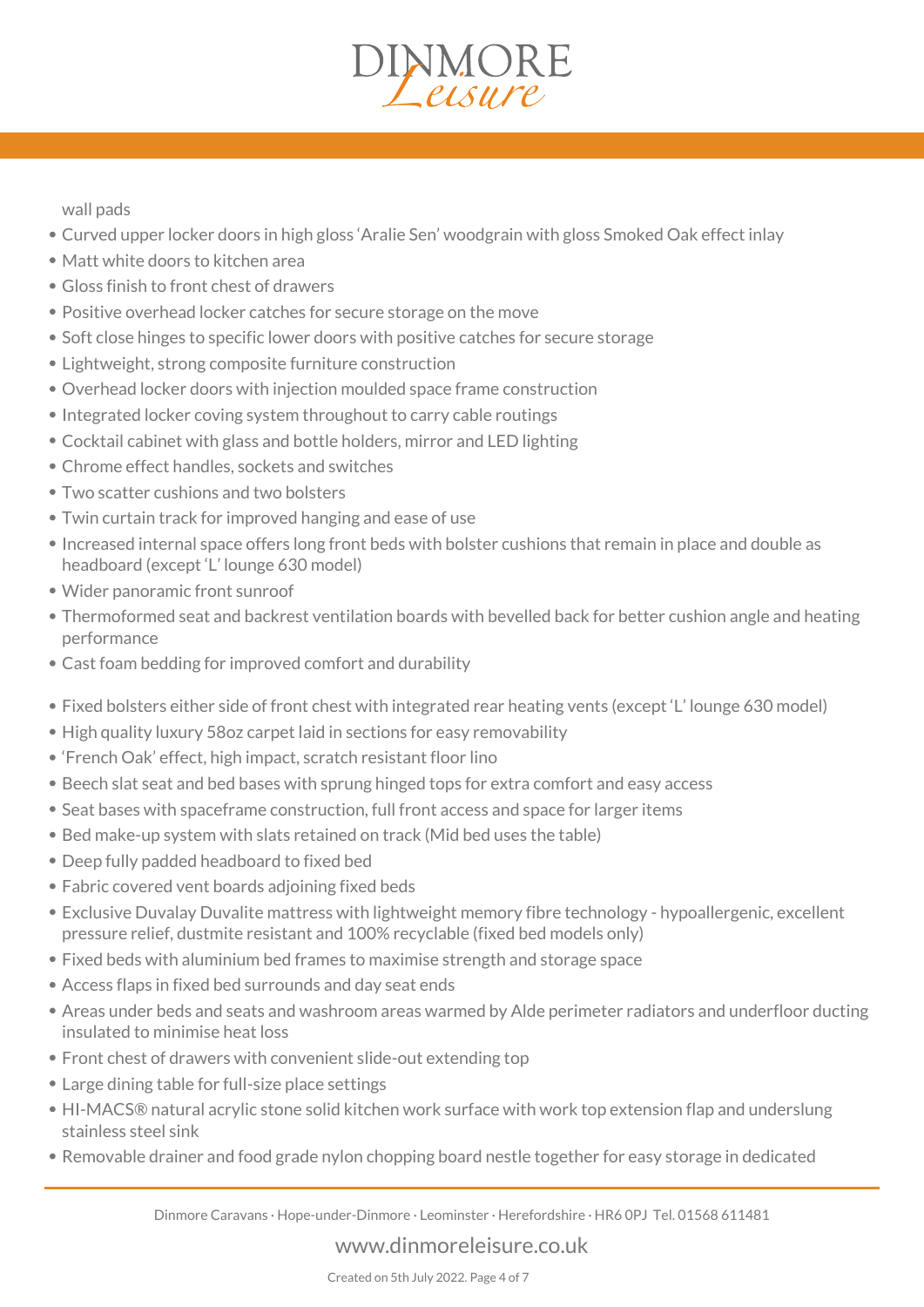### *location*

- *Kitchen illuminated splashback*
- *Kitchen work top extensions (model specific)*
- *Two cutlery drawers on smooth-action steel runners, one above fridge*
- *Two pull-out wire baskets in kitchen cupboard*
- *Kitchen drawer runners for smooth operation*
- *Midi Heki over fixed beds*
- *Mini and Midi Heki clear skylights to lounge and bedroom compartments*
- *Door flyscreen with easy concertina action*
- *Pleated blinds and fly nets to all windows*
- *Retained embroidered entrance mat*
- *Space saving sliding wardrobe door (model specific)*
- *Lined washroom cubicle in all separate washrooms*
- *32mm thick washroom doors with domestic style locks and handles*
- *Decorative inlay to washroom door (model specific)*
- *Shower bi-fold door retained on track for improved access*
- *Swivel spout vanity taps for improved use*
- *Folding washroom ceiling mounted garment hanging rail (model specific)*
- *Fabric blinds to washroom window (model specific)*
- *Front shelf mounted spirit level that can be viewed through front window for quick and easy van levelling*

## *Equipment*

- *Enhanced Swift Command control system with Thatcham Category 6 approved pro-active tracker (subject to annual subscription)*
- *Swift Command Intelligent power supply unit with LCD control panel; functions include battery selection, battery state meter, lighting and water pump circuit controls, internal & external temperature, internal humidity levels, 230V load limiter (settable between 5 amps & 16 amps), solar panel charging levels, heating controls and Bluetooth connection*
- *Swift Command app allows certain functions to be controlled/monitored remotely via an internet connection*
- *ALDE radiator central heating and water heating with daily programming with LCD touch screen control and choice of 1kW, 2kW or 3kW setting*
- *Boiler mounted heating circulation pump with manual override to assist with system air bleeding*
- *Domestic style chrome effect towel radiator (panel radiator in 480)*
- *Digital programmable controller for heating and hot water with ability to be remote controlled via Swift Command*
- *Waste bin on lower door*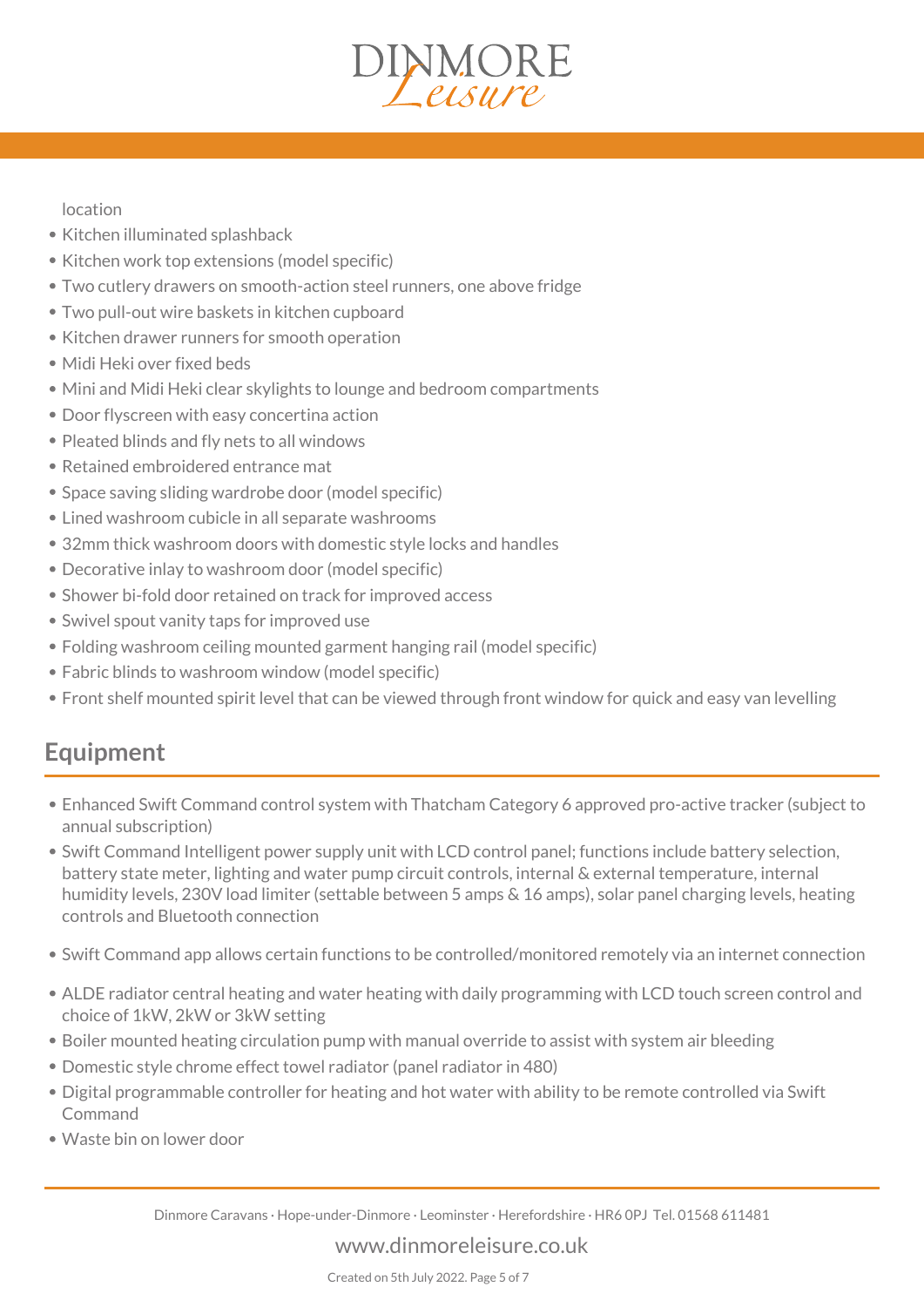- *New Dometic oven with improved efficiency*
- *Glass hob lid with safety cut-out feature*
- *Ventilated microwave oven with digital controls built at an easily accessible level*
- *Under counter Dometic 110 litre electronic ignition fridge incorporating 12 litre removable freezer compartment 530, 570 & 580.*
- *190 litre Dometic electronic ignition double door fridge freezer with 35 litre freezer capacity in twin axles.*
- *New tall slimline Dometic 134 litre electronic ignition fridge incorporating 12 litre removable freezer compartment 480 & 565*
- *Omnivent three speed, two way roof fan*
- *Ecocamel Orbit shower head with on/off button for a powerful shower that uses less water*
- *Thetford C260 toilet with electric flush and 18 litre wheeled waste tank*
- *30 litre internal fresh water tank with additional external pump for filling or direct feed to taps in all models*
- *Addition of water tank gauge and filling function on Swift Command power supply unit*
- *High flow rate in-board pump with chrome finish brass taps for reliable, high performance water supply*
- *Inboard semi-rigid fresh water pipes*
- *Large bore underslung rigid waste pipes*
- *Isolation taps for gas appliances*
- *Fully protected mains electric system*
- *25 amp switchmode charger/transformer*
- *TV station with 230V, 12V and aerial sockets (two in selected models)*
- *Travel lock for TV brackets where fitted*
- *Radio/CD/MP3 player with iPod connection with upgraded premium radio speakers*
- *Status 570 directional Digital / Analogue TV/FM aerial and booster*
- *80W roof mounted solar panel*
- *Over-locker lighting and recessed ceiling lighting LED throughout.*
- *Low energy LED lighting system throughout with over-locker lights, dimmable task lights and low level night lights*
- *LED downlighters set in plinth over kitchen locker*
- *Down lighting and ceiling header lighting*
- *LED back-lit acrylic sink splash back*
- *Adjustable under locker LED lighting*
- *LED backlights in washroom mirrors Premium quality speakers in washrooms*
- *Light above wardrobe*
- *Between six and eight 230V sockets (not including cooker and microwave)*
- *Front shelf pod with twin USB socket, audio jack plug link to radio and 230V sockets*
- *25 metre mains hook-up cable*
- *Pre-wired for motor mover with internal isolation switch and 12V connection point*